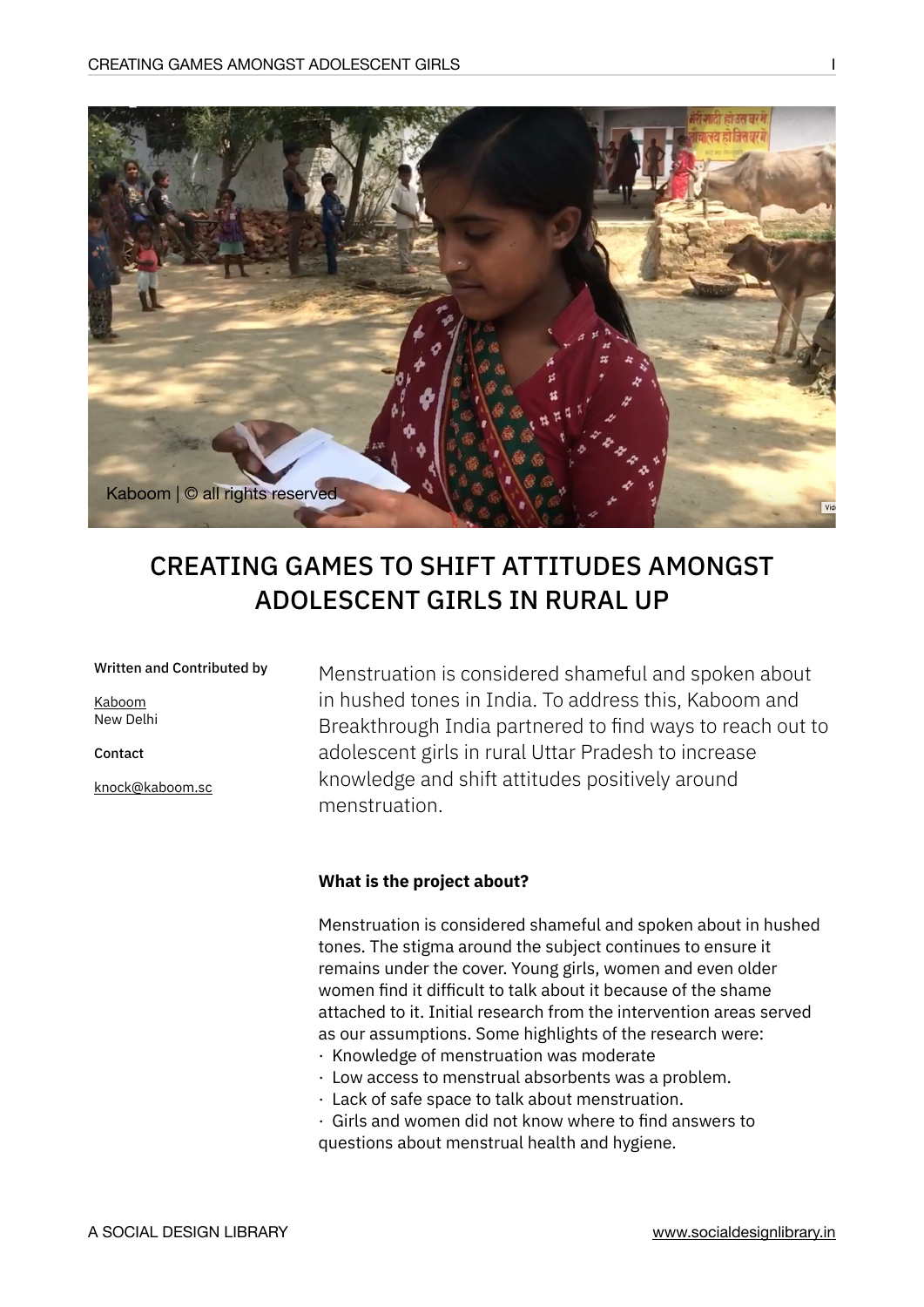To further understand and challenge these assumptions, a humancentred research methodology had to be adopted and Breakthrough was equally invested in this approach.

Kaboom adopted a user-centred approach to understanding the challenges on the ground, the societal and familial structures, a day in the lives of the girls in order to identify not just the knowledge but the attitude towards menstruation amongst girls and women.

Taking cognisance that there are personal, regional, ethnographic and age-based differences in how one perceives menstruation, we arrived at the following design problem:

· How might we educate adolescent girls on menstruation, addressing the feeling of it being dirty/disgusting and shameful through active gameplay?

With all this information about the target areas and the population there, we customised design tools to conduct the research on the ground. We found the intensity of fear and shame around menstruation in these areas was very high. It became important that we understand what triggered these feelings.

Through the various activities we did with the adolescent girls we understood that periods were constantly referred to as a problem, period blood was considered impure. And period as a whole was viewed as disgusting because that is what they were told.

We were able to clearly isolate the top design challenge – to turn the emotion of disgust into a positive emotion of periods being normal and healthy. The fact that the girls did not have a positive vocabulary to say period or that most of them had never said the word aloud meant that the first step was to get them to do just that.

At Kaboom, whenever we use a play-based approach it is clear that the games we design has to be entertaining and the gameplay has to be easy. Without the "fun" element we lose engagement and the whole participatory process, as well as the gameplay itself, is compromised. The message has to be embedded within the game but what is important is that the game works as seamlessly as once the user is used to playing.

We also had to take into account that the users belonged to lower economic groups where their reading abilities were low, many of them could not write properly and they weren't comfortable drawing. But the girls were physically active and enjoyed playing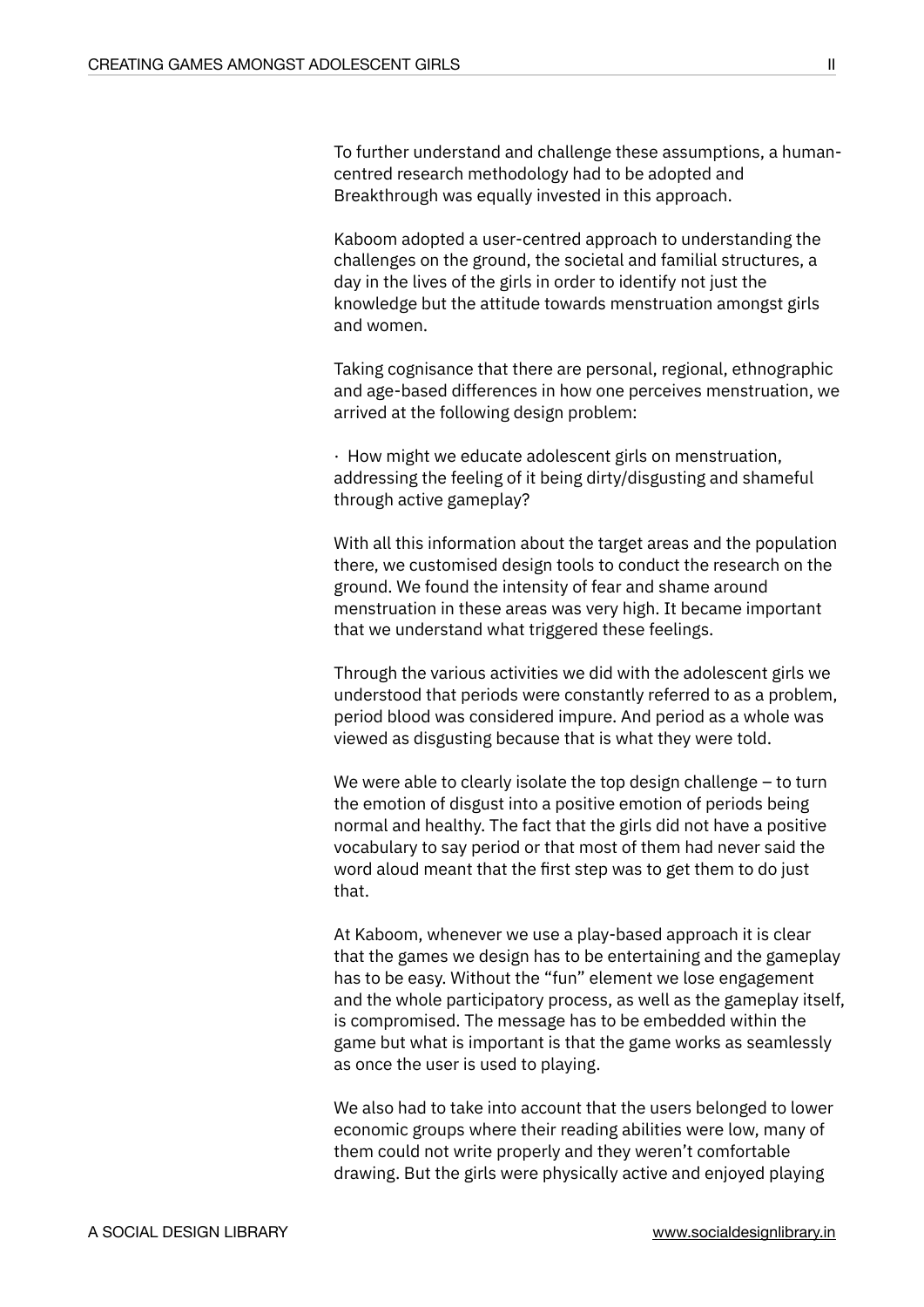games that were outdoorsy and involved physical activity.

During the days we spent with the girls we created basic prototypes of several games to learn what works and what doesn't. Any game that required them to sit and play was a miss. The game had to involve a lot of physical activity. Eventually, we returned to the studio with the knowledge that in the absence of a trainer, if we wanted the girls to play, the games needed to stem from games they knew well.

### **What is the impact?**

At the heart of this process was co-creation. We knew from the start that the girls and women had to help us identify the real problem and we had to co-create a solution with them. The process adopted was participatory and allowed us to co-create content that ensures quick uptake from the user. In this journey, we narrowed down the user group to adolescent girls (11-19 years old) in rural UP. The final game created is loosely based on the popular game "*pithoo*" with one clear objective – that the girls had to scream out the word *mahavari* (period) loudly to win it. The objective was to introduce positive language to their vocabulary and help remove the emotion of disgust that held them back from even discussing the issue.

# **Project Funded by**

[Breakthrough India](https://inbreakthrough.org/)

# **Stakeholders Involved**

Adolescent Girls in Uttar Pradesh Adolescent Girls in other Breakthrough intervention areas Teachers from government schools Breakthrough Trainers